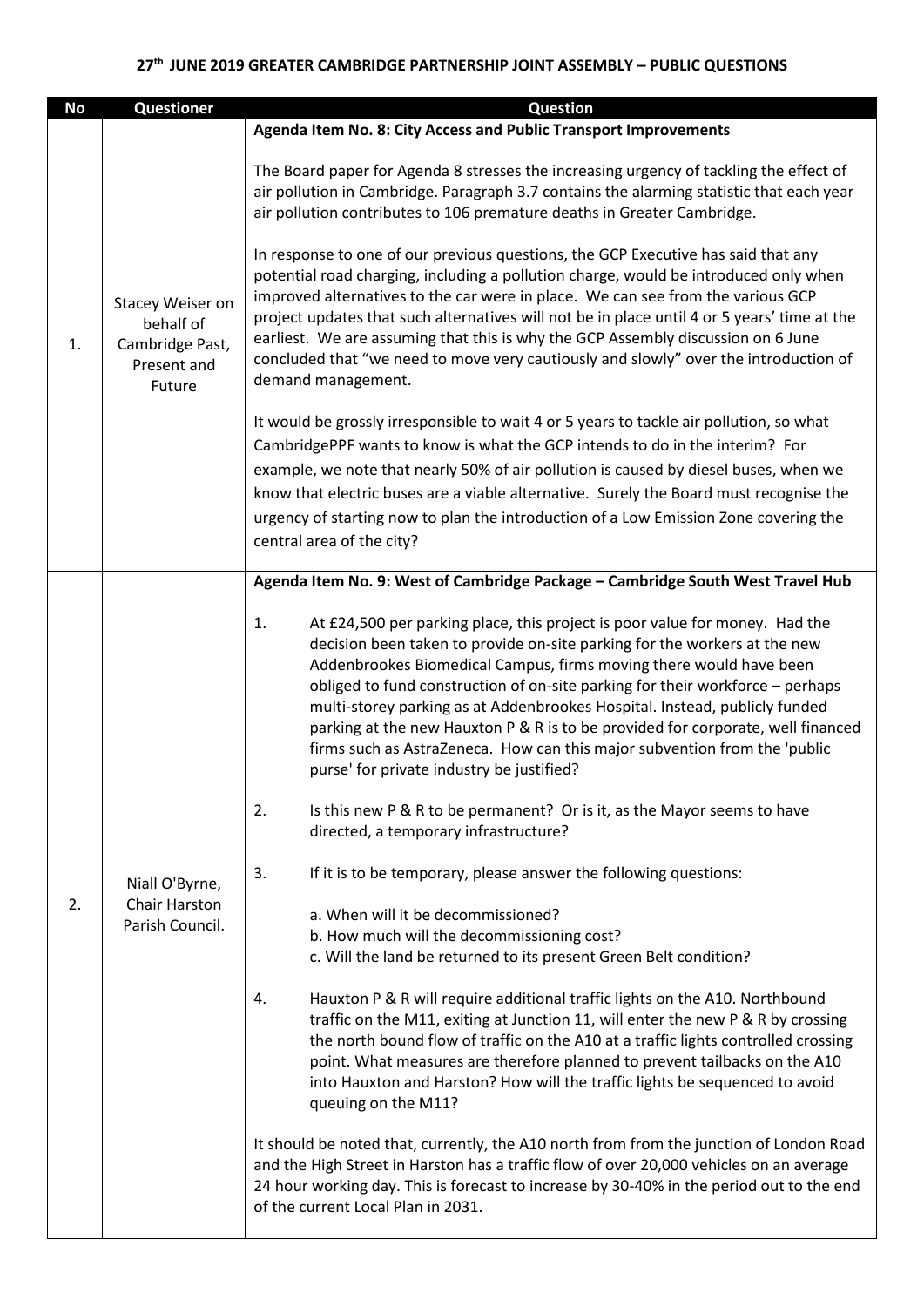|    |                                                                                                               | Agenda Item No. 9: Cambridge South West Travel Hub                                                                                                                                                                                                                                                                                                                                                                                                                                                                                                                                                                                                                                                                                                                                                                                                                                                                                                                                                                                                                                                                                                                                                                                                                                                                                                                                                                                                                                                                                                                                                                                                                                                                                                                                                                                                                                                                                    |
|----|---------------------------------------------------------------------------------------------------------------|---------------------------------------------------------------------------------------------------------------------------------------------------------------------------------------------------------------------------------------------------------------------------------------------------------------------------------------------------------------------------------------------------------------------------------------------------------------------------------------------------------------------------------------------------------------------------------------------------------------------------------------------------------------------------------------------------------------------------------------------------------------------------------------------------------------------------------------------------------------------------------------------------------------------------------------------------------------------------------------------------------------------------------------------------------------------------------------------------------------------------------------------------------------------------------------------------------------------------------------------------------------------------------------------------------------------------------------------------------------------------------------------------------------------------------------------------------------------------------------------------------------------------------------------------------------------------------------------------------------------------------------------------------------------------------------------------------------------------------------------------------------------------------------------------------------------------------------------------------------------------------------------------------------------------------------|
| 3. | <b>Tim Arnold</b>                                                                                             | The Park & Ride site at Hauxton will not come on stream until at least 2021 - somehow<br>down from the 2023 figure stated in earlier rounds of proposals - and, at £55M, is<br>significantly more expensive than the figures quoted in the 2018 public consultation (£4-<br>12M). And, as high-profile cases such as the Ely Bypass and King's Dyke crossing show,<br>these projects usually overrun and overspend significantly.<br>Given that a 'temporary' Cambridge South Station is likely to appear in a similar<br>timeframe - and with travel hubs at places like Foxton and Whittlesford now in the<br>frame - isn't a Park & Ride at Hauxton a colossal waste of time and money which has<br>been shown to be a disbenefit to both commuters and local communities?                                                                                                                                                                                                                                                                                                                                                                                                                                                                                                                                                                                                                                                                                                                                                                                                                                                                                                                                                                                                                                                                                                                                                         |
| 4. | <b>Edward Leigh</b><br>(will not be<br>attending the<br>meeting but<br>someone will ask<br>on his behalf TBC) | Agenda Item No. 9: Cambridge South West Travel Hub                                                                                                                                                                                                                                                                                                                                                                                                                                                                                                                                                                                                                                                                                                                                                                                                                                                                                                                                                                                                                                                                                                                                                                                                                                                                                                                                                                                                                                                                                                                                                                                                                                                                                                                                                                                                                                                                                    |
|    |                                                                                                               | Why are officers recommending the Board support a proposal which the Outline<br>Business Case clearly and unambiguously demonstrates is "very poor value for money"<br>(Treasury/DfT) and will intensify congestion "throughout the [road] network" (Mott<br>MacDonald)?                                                                                                                                                                                                                                                                                                                                                                                                                                                                                                                                                                                                                                                                                                                                                                                                                                                                                                                                                                                                                                                                                                                                                                                                                                                                                                                                                                                                                                                                                                                                                                                                                                                              |
|    |                                                                                                               | A supplementary letter has been sent to the Board with background to the question.                                                                                                                                                                                                                                                                                                                                                                                                                                                                                                                                                                                                                                                                                                                                                                                                                                                                                                                                                                                                                                                                                                                                                                                                                                                                                                                                                                                                                                                                                                                                                                                                                                                                                                                                                                                                                                                    |
| 5. | Peter<br>Hayde on behalf<br>of Harston<br><b>Residents Group</b>                                              | Agenda Item No. 9: Cambridge South West Travel Hub<br>At the GCP Executive Board Meeting of 21 <sup>st</sup> March 2018 Harston Residents Group<br>expressed concern about the impact of a new Park and Ride site on traffic volume and<br>air pollution in Harston.<br>The decision of the Board was that further analysis should be undertaken for the<br>Outline Business Case, including; Traffic modelling along the A10 and M11 including air<br>and noise pollution.<br>It is disappointing to note in the Outline Business Case that none of this analysis has<br>been undertaken in Harston.<br>The Park & Ride option selected will include 2 additional signalized junctions, for access<br>and egress control, which will exacerbate congestion on the A10 back to and through<br>Harston causing additional air pollution.<br>The Outline Business Case does not include Harston in the impact area of the Park and<br>Ride site.<br>The Outline Business Case Environmental Appraisal is based on incomplete 2017 data<br>gathered by South Cambs District Council inasmuch that there were no measurements<br>recorded for July, October, November and December.<br>Particulate and ozone levels are extrapolated from this incomplete data and generalized<br>data for South Cambs area.<br>The Executive Board has recommended that officers work with communities, the Joint<br>Assembly commented on the potential impact on communities along the A10 and the<br>need to mitigate that impact.<br>The traffic volume has increased almost 20% in 3 years to 18800 daily in 2019 [GCP<br>figure]. A further increase of 30-40% is forecast over the next years.<br>The question is: What proposals are there for mitigation of the impact on communities<br>along the A 10 ie Harston and when the proposals are being prepared will<br>comprehensive monitoring of current air and noise pollution be undertaken? |